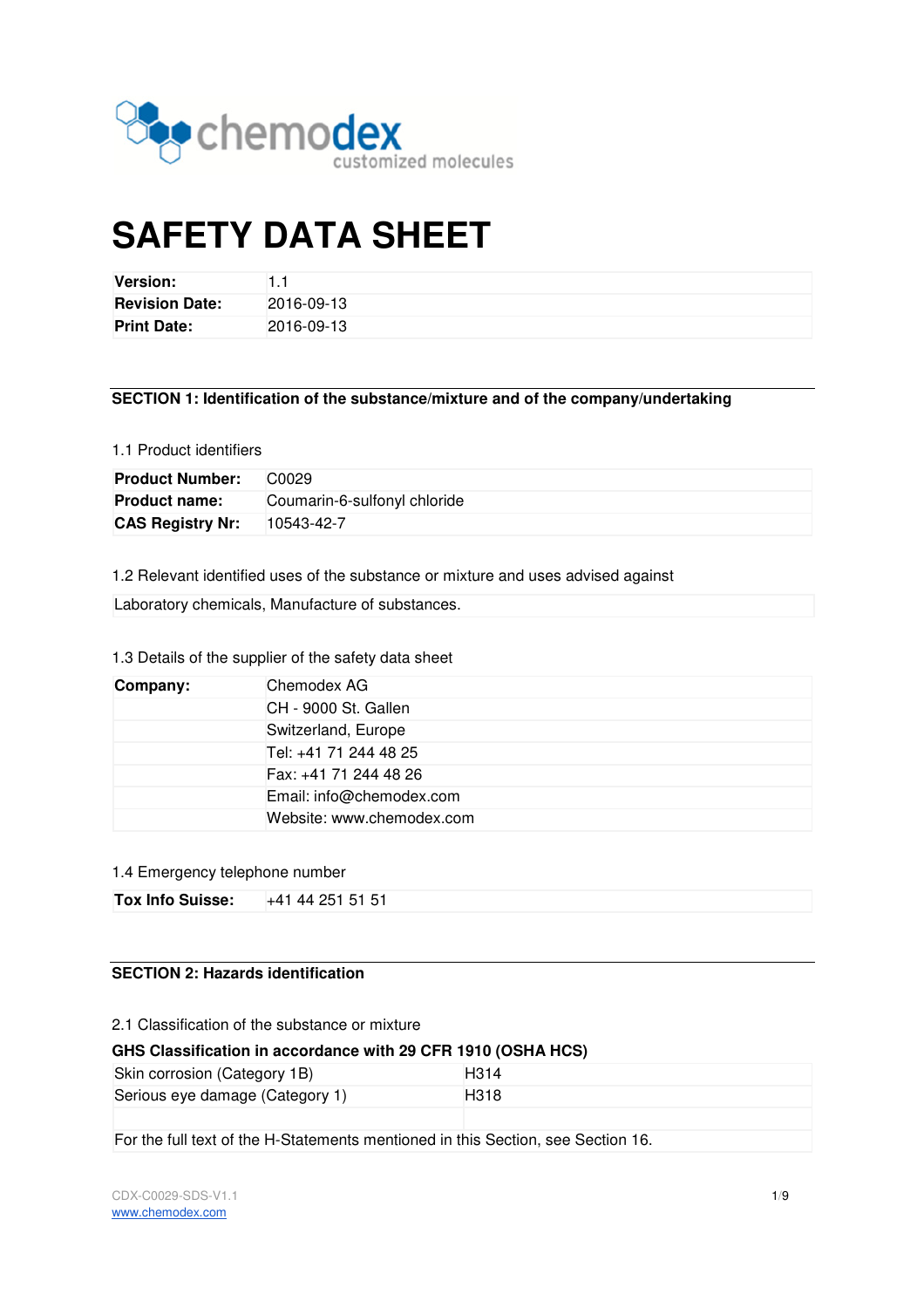# 2.2 **GHS Label elements, including precautionary statements**

| Pictogram   |        |
|-------------|--------|
| Signal word | Danger |

# **Hazard statement(s)**

| H314 | Causes severe skin burns and eye damage. |
|------|------------------------------------------|

# **Precautionary statement(s)**

| P <sub>260</sub> | Do not breathe dust or mist.                                                                                                                           |
|------------------|--------------------------------------------------------------------------------------------------------------------------------------------------------|
| P <sub>264</sub> | Wash skin thoroughly after handling.                                                                                                                   |
| P <sub>280</sub> | Wear protective gloves/ protective clothing/ eye protection/ face protection.                                                                          |
|                  | P301 + P330 + P331 IF SWALLOWED: rinse mouth. Do NOT induce vomiting.                                                                                  |
|                  | P303 + P361 + P353 IF ON SKIN (or hair): Remove/ Take off immediately all contaminated clothing.<br>Rinse skin with water/ shower.                     |
| $P304 + P340$    | IF INHALED: Remove victim to fresh air and keep at rest in a position<br>comfortable for breathing.                                                    |
|                  | P305 + P351 + P338 IF IN EYES: Rinse cautiously with water for several minutes. Remove contact<br>lenses, if present and easy to do. Continue rinsing. |
| P310             | Immediately call a POISON CENTER or doctor/physician.                                                                                                  |
| P321             | Specific treatment (see supplemental first aid instructions on this label).                                                                            |
| P363             | Wash contaminated clothing before reuse.                                                                                                               |
| P405             | Store locked up.                                                                                                                                       |
| P <sub>501</sub> | Dispose of contents/container to an approved waste disposal plant.                                                                                     |

2.3 Hazards not otherwise classified (HNOC) or not covered by GHS - none

# **SECTION 3: Composition/information on ingredients**

3.1 Substances

| Synonyms:                | 6-CS-Cl 2-Oxo-2H-1-benzopyran-6-sulfonyl chloride |  |
|--------------------------|---------------------------------------------------|--|
| Formula:                 | C9H5CIO4S                                         |  |
| <b>Molecular Weight:</b> | 244.65 g/mol                                      |  |
| CAS-No.:                 | 10543-42-7                                        |  |

| <b>Component</b>             | <b>Classification</b>                           | l Concentration |
|------------------------------|-------------------------------------------------|-----------------|
| Coumarin-6-sulfonyl chloride | Skin Corr. 1B; Eye Dam. 1;<br>H <sub>3</sub> 14 |                 |

For the full text of the H-Statements mentioned in this Section, see Section 16.

# **SECTION 4: First aid measures**

# 4.1 Description of first aid measures

# **General advice**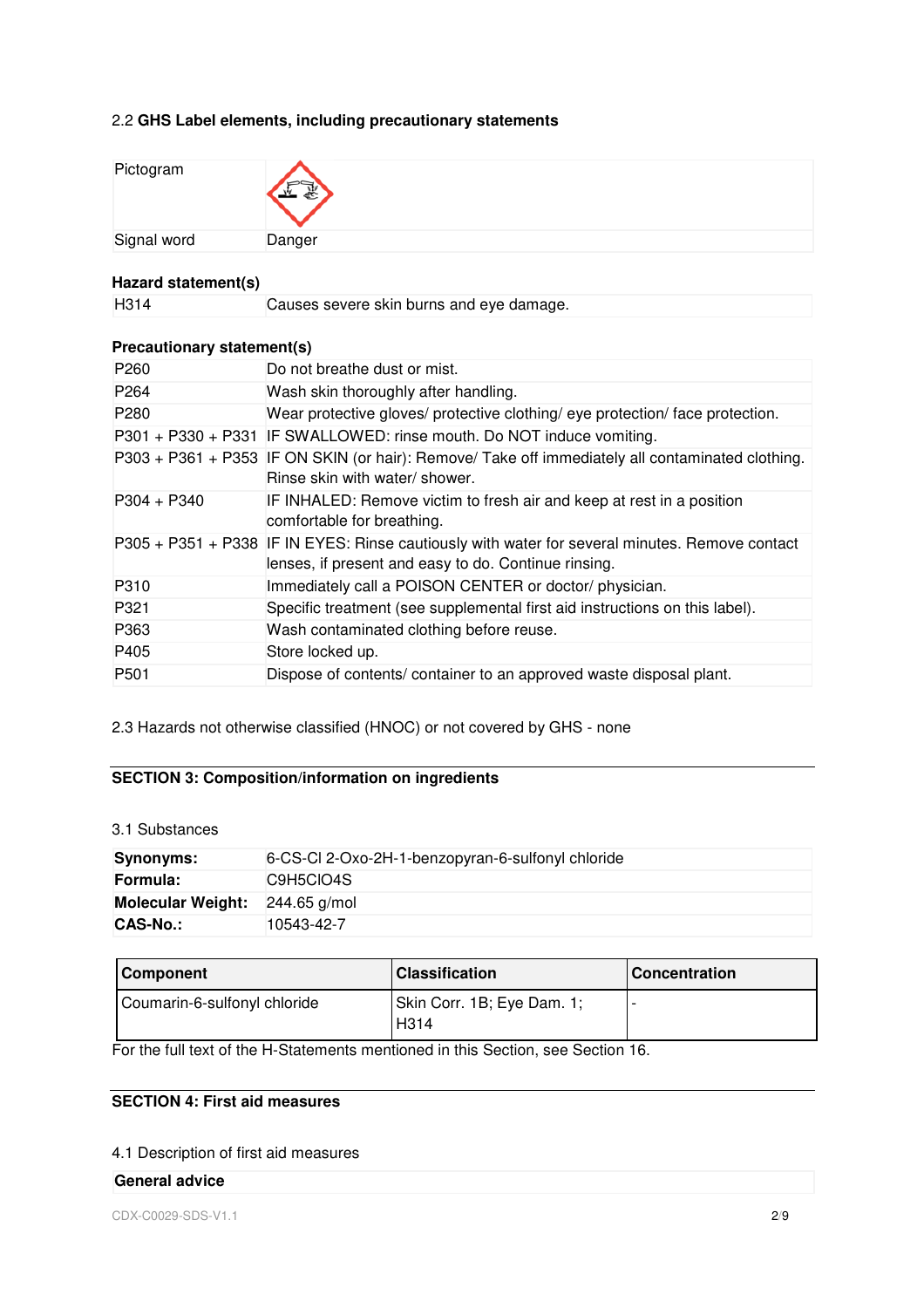Consult a physician. Show this safety data sheet to the doctor in attendance.Move out of dangerous area.

# **If inhaled**

If breathed in, move person into fresh air. If not breathing, give artificial respiration. Consult a physician.

#### **In case of skin contact**

Take off contaminated clothing and shoes immediately. Wash off with soap and plenty of water. Consult a physician.

#### **In case of eye contact**

Rinse thoroughly with plenty of water for at least 15 minutes and consult a physician.Continue rinsing eyes during transport to hospital.

#### **If swallowed**

Do NOT induce vomiting. Never give anything by mouth to an unconscious person. Rinse mouth with water. Consult a physician.

#### 4.2 Most important symptoms and effects, both acute and delayed

The most important known symptoms and effects are described in the labelling (see section 2.2) and/or in section 11

4.3 Indication of any immediate medical attention and special treatment needed

No data available

# **SECTION 5: Firefighting measures**

5.1 Extinguishing media

Use water spray, alcohol-resistant foam, dry chemical or carbon dioxide.

5.2 Special hazards arising from the substance or mixture

Carbon oxides, Sulphur oxides, Hydrogen chloride gas

#### 5.3 Advice for firefighters

Wear self contained breathing apparatus for fire fighting if necessary.

#### 5.4 Further information

No data available

# **SECTION 6: Accidental release measures**

6.1 Personal precautions, protective equipment and emergency procedures

Use personal protective equipment. Avoid dust formation. Avoid breathing vapours, mist or gas. Ensure adequate ventilation. Evacuate personnel to safe areas. Avoid breathing dust. For personal protection see section 8.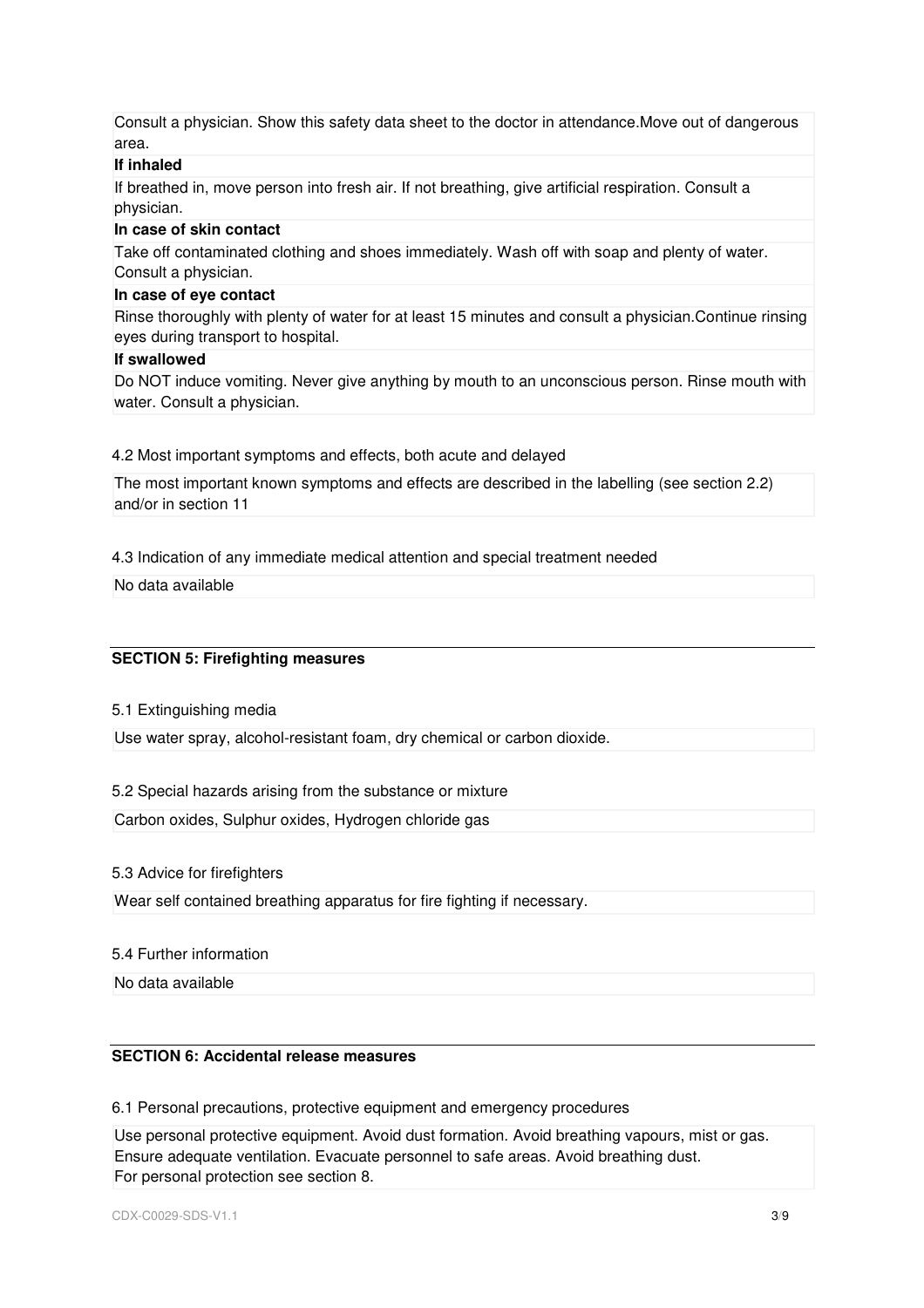#### 6.2 Environmental precautions

Do not let product enter drains.

#### 6.3 Methods and material for containment and cleaning up

Pick up and arrange disposal without creating dust. Sweep up and shovel. Keep in suitable, closed containers for disposal.

#### 6.4 Reference to other sections

For disposal see section 13.

# **SECTION 7: Handling and storage**

#### 7.1 Precautions for safe handling

Avoid formation of dust and aerosols. Provide appropriate exhaust ventilation at places where dust is formed.Normal measures for preventive fire protection. For precautions see section 2.2.

# 7.2 Conditions for safe storage

Keep container tightly closed in a dry and well-ventilated place. Store under inert gas. Moisture sensitive. Keep in a dry place.

#### 7.3 Specific end use(s)

Apart from the uses mentioned in section 1.2 no other specific uses are stipulated

# **SECTION 8: Exposure controls/personal protection**

#### 8.1 Control parameters

#### **Components with workplace control parameters**

Contains no substances with occupational exposure limit values.

#### 8.2 Exposure controls

# **Appropriate engineering controls**

Handle in accordance with good industrial hygiene and safety practice. Wash hands before breaks and at the end of workday.

#### **Personal protective equipment**

#### **Eye/face protection**

Face shield and safety glasses Use equipment for eye protection tested and approved under appropriate government standards such as NIOSH (US) or EN 166(EU).

#### **Skin protection**

Handle with gloves. Gloves must be inspected prior to use. Use proper glove removal technique (without touching glove's outer surface) to avoid skin contact with this product. Dispose of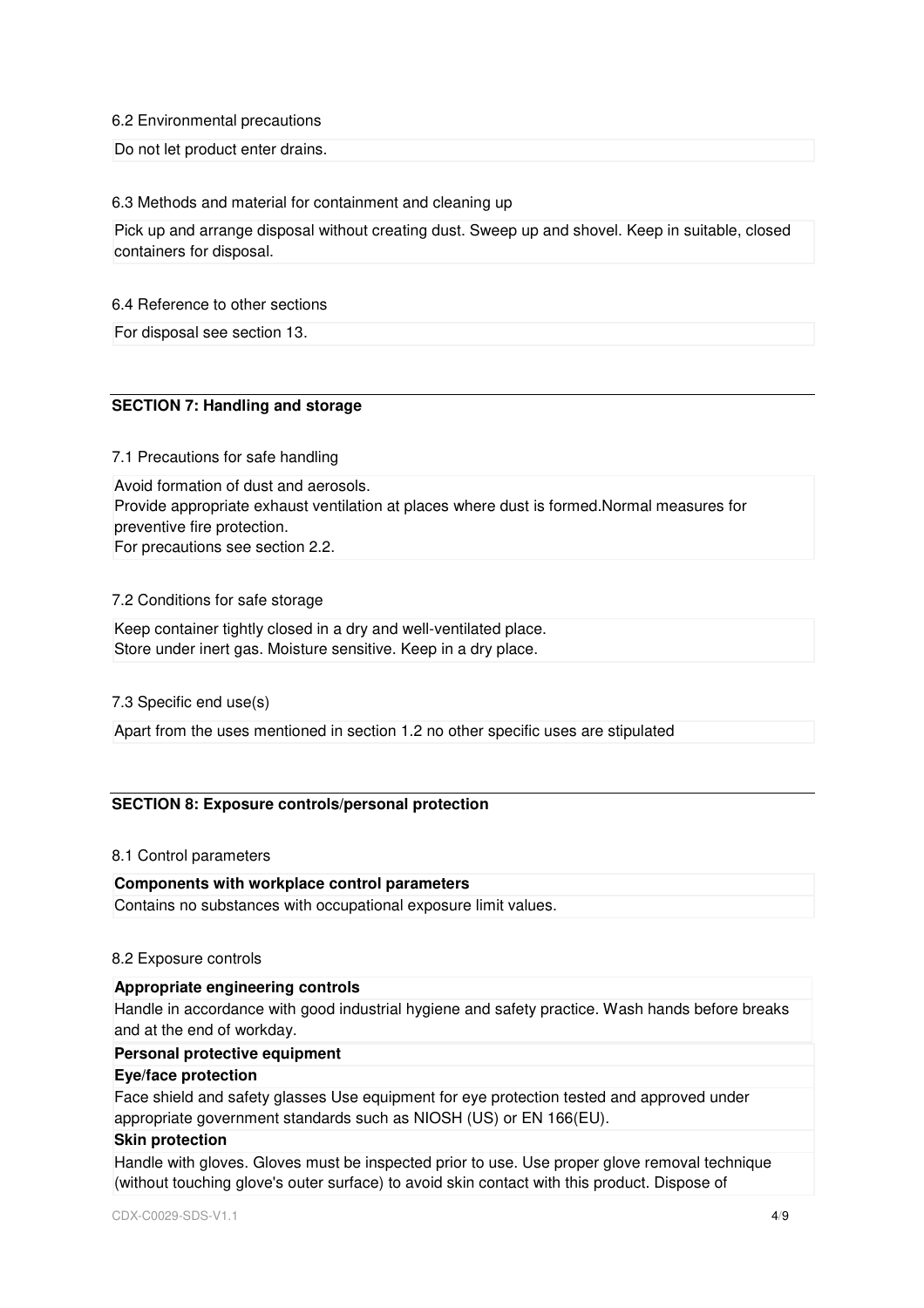contaminated gloves after use in accordance with applicable laws and good laboratory practices. Wash and dry hands.

Full contact Material: Nitrile rubber Minimum layer thickness: 0.11 mm Break through time: 480 min

Splash contact Material: Nitrile rubber Minimum layer thickness: 0.11 mm Break through time: 480 min

If used in solution, or mixed with other substances, and under conditions which differ from EN 374, contact the supplier of the CE approved gloves. This recommendation is advisory only and must be evaluated by an industrial hygienist and safety officer familiar with the specific situation of anticipated use by our customers. It should not be construed as offering an approval for any specific use scenario.

#### **Body Protection**

Complete suit protecting against chemicals, The type of protective equipment must be selected according to the concentration and amount of the dangerous substance at the specific workplace.

#### **Respiratory protection**

Where risk assessment shows air-purifying respirators are appropriate use a full-face particle respirator type N100 (US) or type P3 (EN 143) respirator cartridges as a backup to engineering controls. If the respirator is the sole means of protection, use a full-face supplied air respirator. Use respirators and components tested and approved under appropriate government standards such as NIOSH (US) or CEN (EU).

#### **Control of environmental exposure**

Do not let product enter drains.

#### **SECTION 9: Physical and chemical properties**

| a)      | Appearance:                                 | Form: powder      |
|---------|---------------------------------------------|-------------------|
|         |                                             | Colour: beige     |
| b)      | Odour:                                      | No data available |
| C)      | <b>Odour Threshold:</b>                     | No data available |
| d)      | pH:                                         | No data available |
| e)      | Melting point/freezing point:               | No data available |
| f)      | Initial boiling point and boiling<br>range: | No data available |
| g)      | <b>Flash point:</b>                         | No data available |
| h)      | <b>Evaporation rate:</b>                    | No data available |
| i)      | Flammability (solid, gas):                  | No data available |
| j)      | Upper/lower flammability or                 |                   |
|         | explosive limits:                           | No data available |
| k)      | Vapour pressure:                            | No data available |
| $\vert$ | Vapour density:                             | No data available |

9.1 Information on basic physical and chemical properties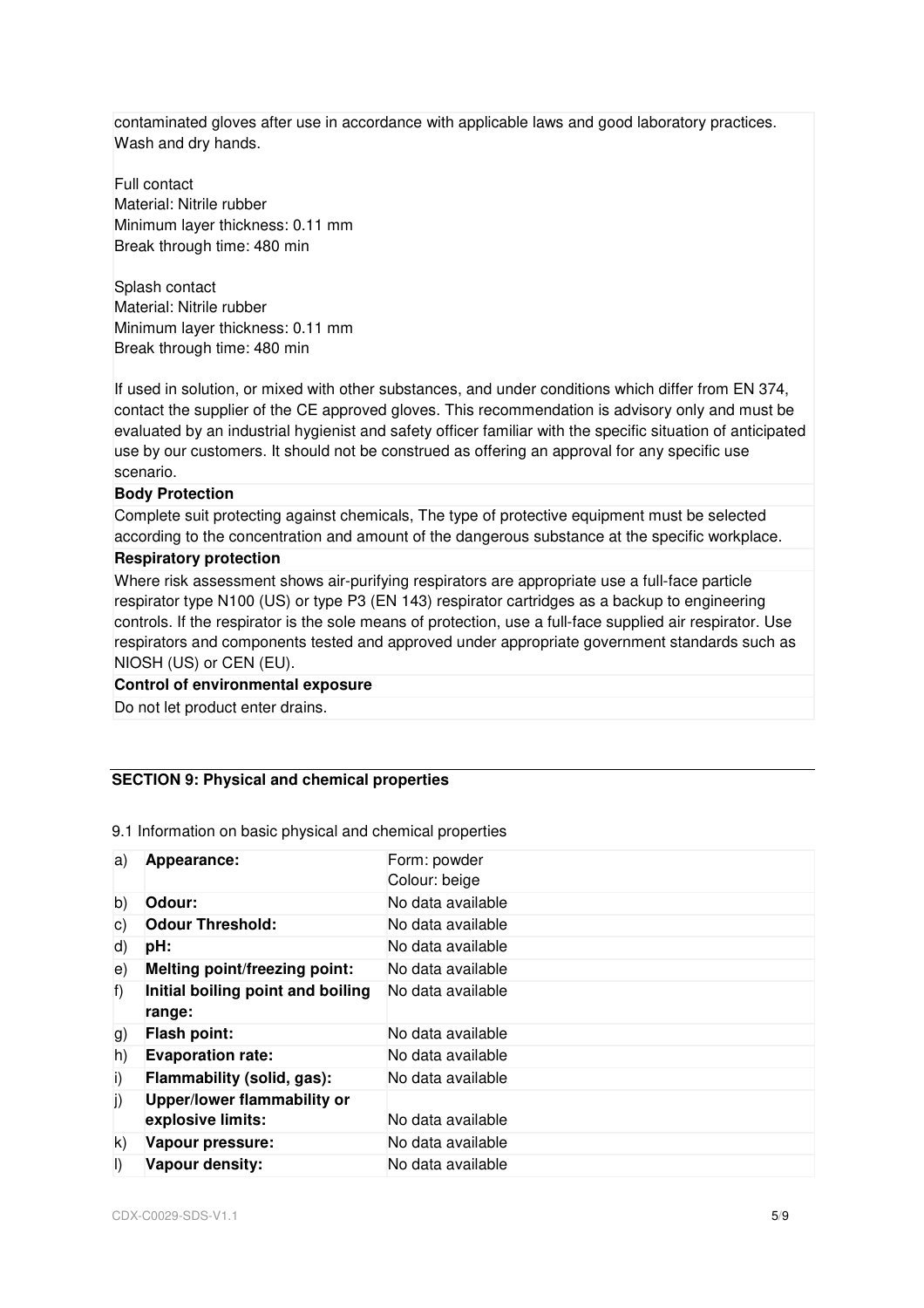| m)  | <b>Relative density:</b>          | No data available |
|-----|-----------------------------------|-------------------|
| n)  | <b>Water solubility:</b>          | No data available |
| O() | Partition coefficient (n-         |                   |
|     | octanol/water):                   | No data available |
| p)  | Auto-ignition temperature:        | No data available |
| q)  | <b>Decomposition temperature:</b> | No data available |
| r)  | <b>Viscosity:</b>                 | No data available |
| s)  | <b>Explosive properties:</b>      | No data available |
| t)  | <b>Oxidizing properties:</b>      | No data available |

#### **9.2 Other safety information**

No data available

# **SECTION 10: Stability and reactivity**

10.1 Reactivity

No data available

10.2 Chemical stability

Stable under recommended storage conditions.

# 10.3 Possibility of hazardous reactions

No data available

# 10.4 Conditions to avoid

No data available

#### 10.5 Incompatible materials

Strong oxidizing agents

10.6 Hazardous decomposition products

Other decomposition products - no data available In the event of fire: see section 5

# **SECTION 11: Toxicological information**

11.1 Information on toxicological effects

**Acute toxicity**  no data available Inhalation: no data available Dermal: no data available **Skin corrosion/irritation**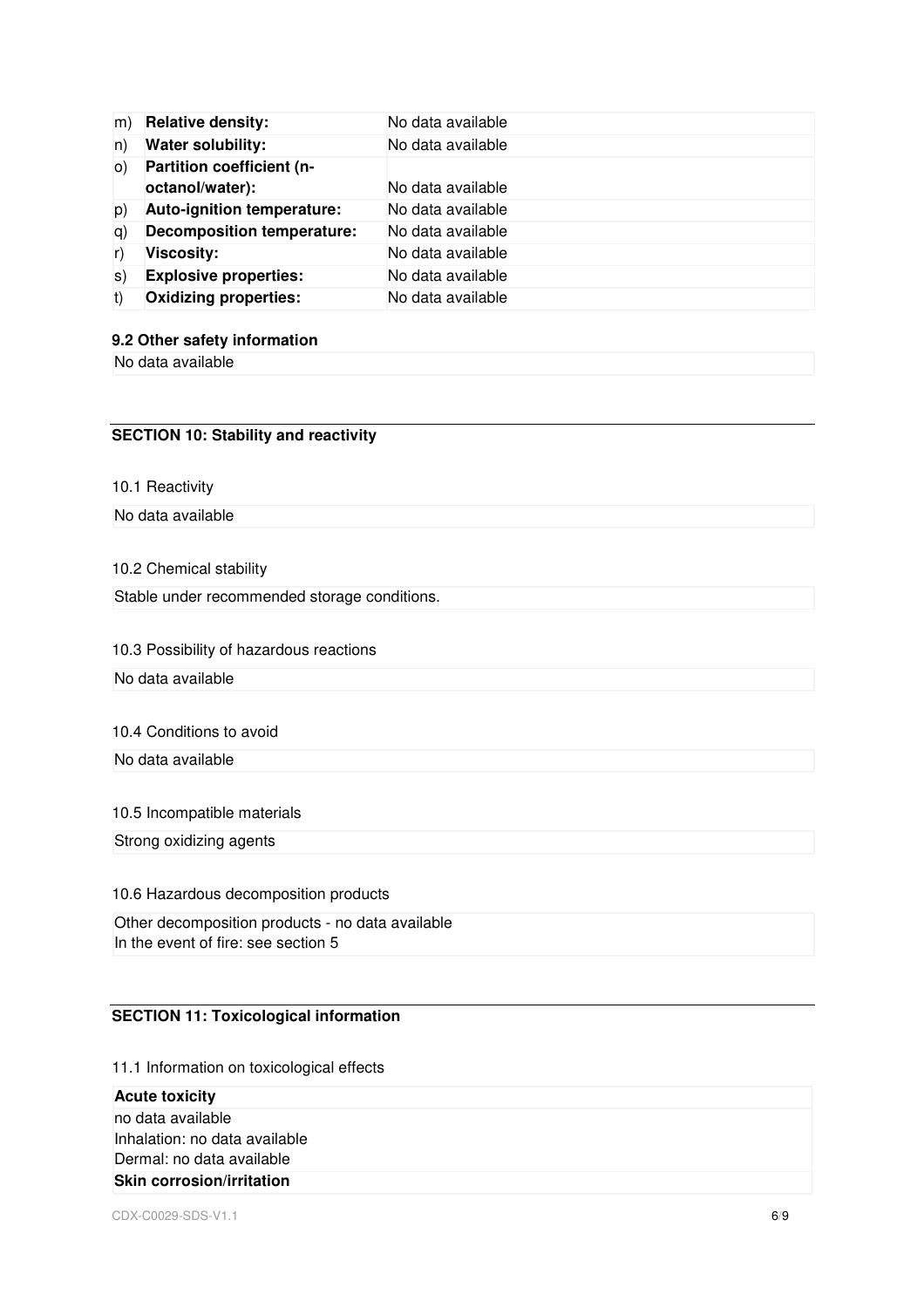| No data available             |                                                                                                                                                            |  |  |  |
|-------------------------------|------------------------------------------------------------------------------------------------------------------------------------------------------------|--|--|--|
|                               | Serious eye damage/eye irritation                                                                                                                          |  |  |  |
| No data available             |                                                                                                                                                            |  |  |  |
|                               | Respiratory or skin sensitisation                                                                                                                          |  |  |  |
| No data available             |                                                                                                                                                            |  |  |  |
|                               | Germ cell mutagenicity                                                                                                                                     |  |  |  |
| No data available             |                                                                                                                                                            |  |  |  |
| Carcinogenicity               |                                                                                                                                                            |  |  |  |
| IARC:                         | No component of this product present at levels greater than or equal to 0.1% is identified<br>as probable, possible or confirmed human carcinogen by IARC. |  |  |  |
| ACGIH:                        | No component of this product present at levels greater than or equal to 0.1% is identified<br>as a carcinogen or potential carcinogen by ACGIH.            |  |  |  |
| NTP:                          | No component of this product present at levels greater than or equal to 0.1% is identified<br>as a known or anticipated carcinogen by NTP.                 |  |  |  |
| OSHA:                         | No component of this product present at levels greater than or equal to 0.1% is identified<br>as a carcinogen or potential carcinogen by OSHA.             |  |  |  |
| <b>Reproductive toxicity</b>  |                                                                                                                                                            |  |  |  |
| No data available             |                                                                                                                                                            |  |  |  |
|                               | Specific target organ toxicity - single exposure                                                                                                           |  |  |  |
| No data available             |                                                                                                                                                            |  |  |  |
|                               | Specific target organ toxicity - repeated exposure                                                                                                         |  |  |  |
| No data available             |                                                                                                                                                            |  |  |  |
| <b>Aspiration hazard</b>      |                                                                                                                                                            |  |  |  |
| No data available             |                                                                                                                                                            |  |  |  |
| <b>Additional Information</b> |                                                                                                                                                            |  |  |  |
| <b>RTECS: Not available</b>   |                                                                                                                                                            |  |  |  |
|                               |                                                                                                                                                            |  |  |  |

# **SECTION 12: Ecological information**

12.1 Toxicity

No data available

# 12.2 Persistence and degradability

No data available

# 12.3 Bioaccumulative potential

No data available

# 12.4 Mobility in soil

No data available

# 12.5 Results of PBT and vPvB assessment

PBT/vPvB assessment not available as chemical safety assessment not required/not conducted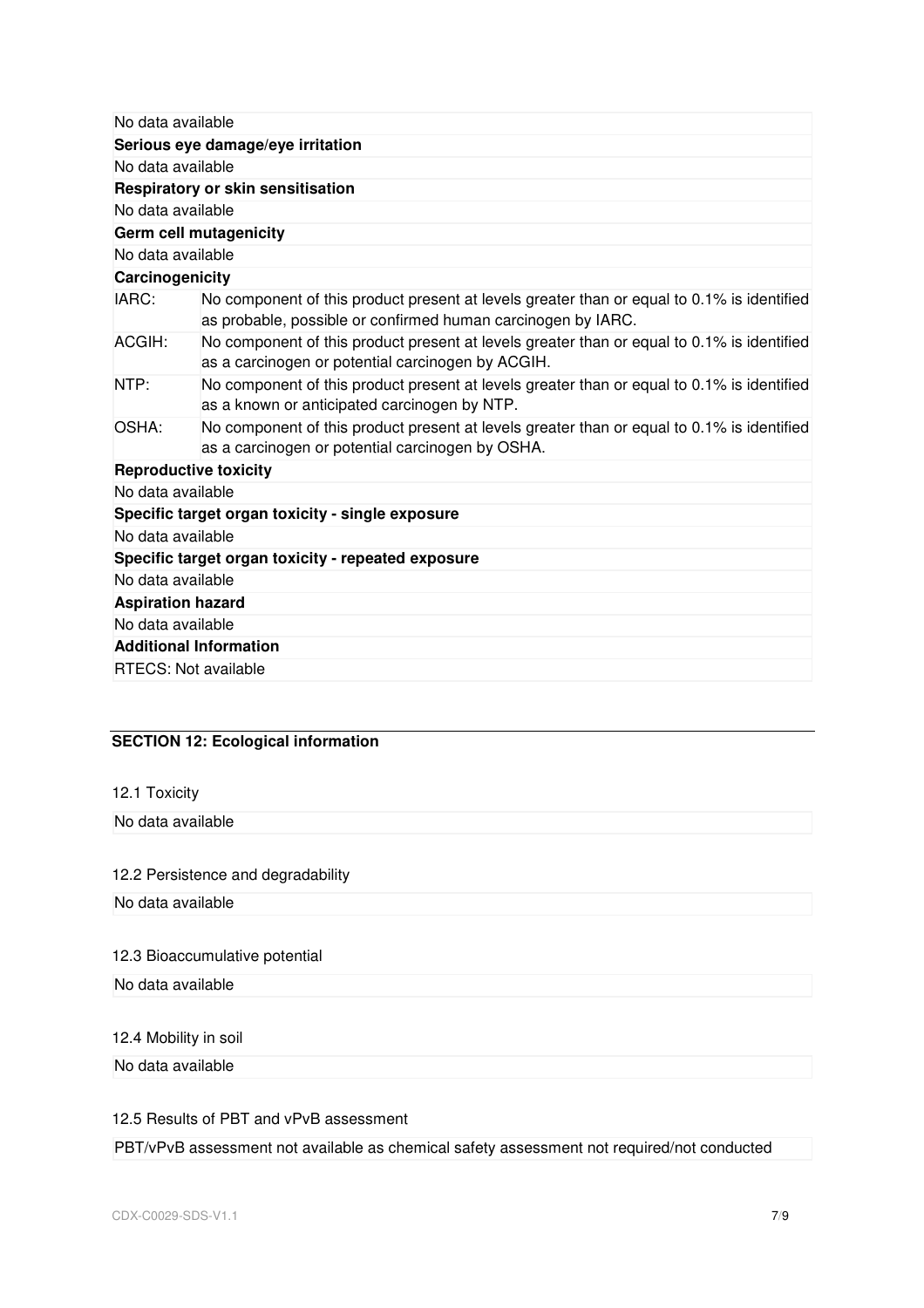12.6 Other adverse effects

No data available

# **SECTION 13: Disposal considerations**

13.1 Waste treatment methods

# **Product**

Offer surplus and non-recyclable solutions to a licensed disposal company. Contact a licensed professional waste disposal service to dispose of this material. Dissolve or mix the material with a combustible solvent and burn in a chemical incinerator equipped with an afterburner and scrubber.

## **Contaminated packaging**

Dispose of as unused product.

## **SECTION 14: Transport information**

## **DOT (US)**

| UN number: 3261           |  | Class: 8                                                                   |  | Packing group: II |  |  |
|---------------------------|--|----------------------------------------------------------------------------|--|-------------------|--|--|
| Proper shipping name:     |  | Corrosive solid, acidic, organic, n.o.s. (Coumarin-6-sulfonyl<br>chloride) |  |                   |  |  |
| Marine pollutant:         |  | No                                                                         |  |                   |  |  |
| Poison Inhalation Hazard: |  | No                                                                         |  |                   |  |  |

# **IMDG**

| UN number: 3261       |  | Class: 8                                                                    |  | Packing group: II<br>EMS-No: | $F-A.S-B$ |
|-----------------------|--|-----------------------------------------------------------------------------|--|------------------------------|-----------|
| Proper shipping name: |  | CORROSIVE SOLID, ACIDIC, ORGANIC, N.O.S. (Coumarin-<br>6-sulfonyl chloride) |  |                              |           |
| Marine pollutant:     |  | No                                                                          |  |                              |           |

# **IATA**

| UN number: 3261       |  | Class: 8  | Packing group: II                                             |
|-----------------------|--|-----------|---------------------------------------------------------------|
| Proper shipping name: |  | chloride) | Corrosive solid, acidic, organic, n.o.s. (Coumarin-6-sulfonyl |

# **SECTION 15: Regulatory information**

#### **SARA 302 Components**

SARA 302: No chemicals in this material are subject to the reporting requirements of SARA Title III, Section 302.

#### **SARA 313 Components**

SARA 313: This material does not contain any chemical components with known CAS numbers that exceed the threshold (De Minimis) reporting levels established by SARA Title III, Section 313.

# **SARA 311/312**

Hazards Acute Health Hazard